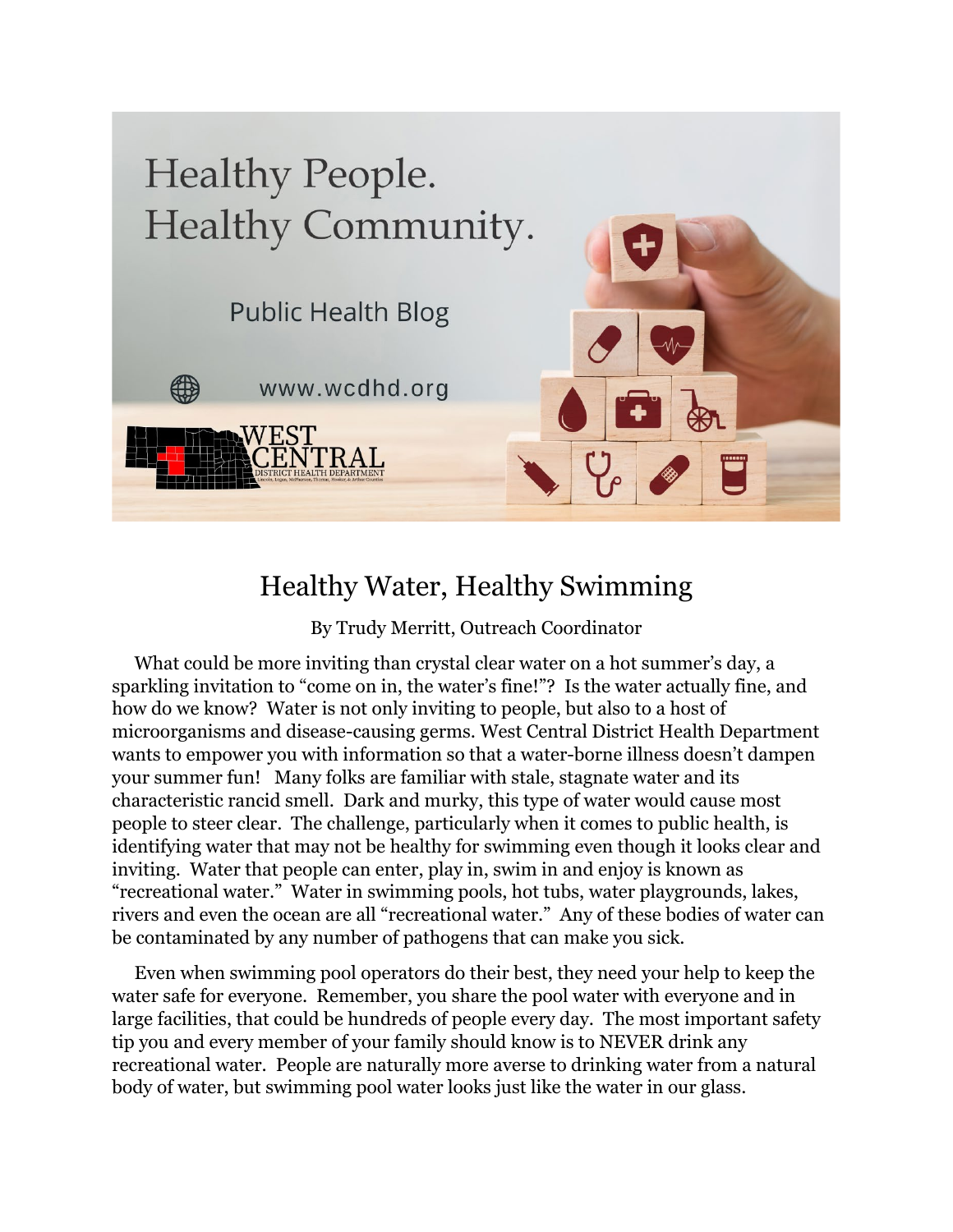Swimmers, particularly children, are more prone to swallow pool water than they might water that is less clear. Children will need to be reminded regularly about this very important water safety tip.

 The biggest concern when it comes to RWI's is water contaminated with diarrhea. If someone with diarrhea contaminates the water, swallowing that water can make you sick. One person can contaminate an entire pool. Because it is not always apparent when someone has an accident in the pool, the best way to stay safe is to avoid getting water in your mouth and make that a practice during every swim, every time. Parents should not allow children to swim if they have diarrhea. Parents should also not change diapers on the pool deck, using designated changing areas only. Diaper changing on the deck can inadvertently contaminate the deck. If someone walks through the contaminated area, they can then spread those germs to the pool water. Children not reliably toilet trained must wear an appropriately sized swim diaper. This is a requirement in public swimming pools in the State of Nebraska. All swimmers, but especially children, should visit the restroom before entering the pool, even if they don't feel any need. Parents should regularly check-in with their children and remind them to use the restroom every hour or so.

 Before swimming and after every trip to the restroom, good hygiene goes a long way in keeping the pool water clean. Swimmers should take a cleansing shower prior to swimming and wash hand thoroughly after each trip to the restroom. Parents should also wash their hands after changing diapers. It may be surprising, but a common way for fecal matter to enter the pool isn't from an accident in the pool but from incomplete or improper cleaning after going to the bathroom. If even that small amount enters the water, it can potentially make other people sick.

 While swallowing contaminated water is the biggest risk, you can also become sick through simple contact with the water, from breathing in the mists or aerosols from water contaminated with germs, as in hot tubs or spas, or even the chemicals created when chlorine interacts with the organic compounds found in urine, sweat, and feces. There is a common misperception that the strong, unpleasant chlorine odor found particularly at indoor pools is due to high levels of chlorine. The smell is actually the result of a buildup of what are known as chloramines, the compounds formed when chlorine is working overtime to disinfect substances like urine in the pool.

 The most common pathogens that cause RWI's are microorganisms known as Cryptosporidium and E.coli O157:H7.1 Chlorine is an excellent disinfectant and it can take care of many pathogens quickly. Some, however, can live in pool water for some time, and "Crypto" can live in pool water for days. Crypto can be life-threatening in people with compromised immunity. Children and pregnant women are also more at risk for severe illness. Crypto and E.coli cause acute gastrointestinal illness. Other pathogens of concern that cause acute gastrointestinal illness are norovirus, shigella, and giardia. These disease-causing germs can be found in natural water as well, even in that crystal clear mountain stream. Resist the urge on your hiking trip for a sip! You